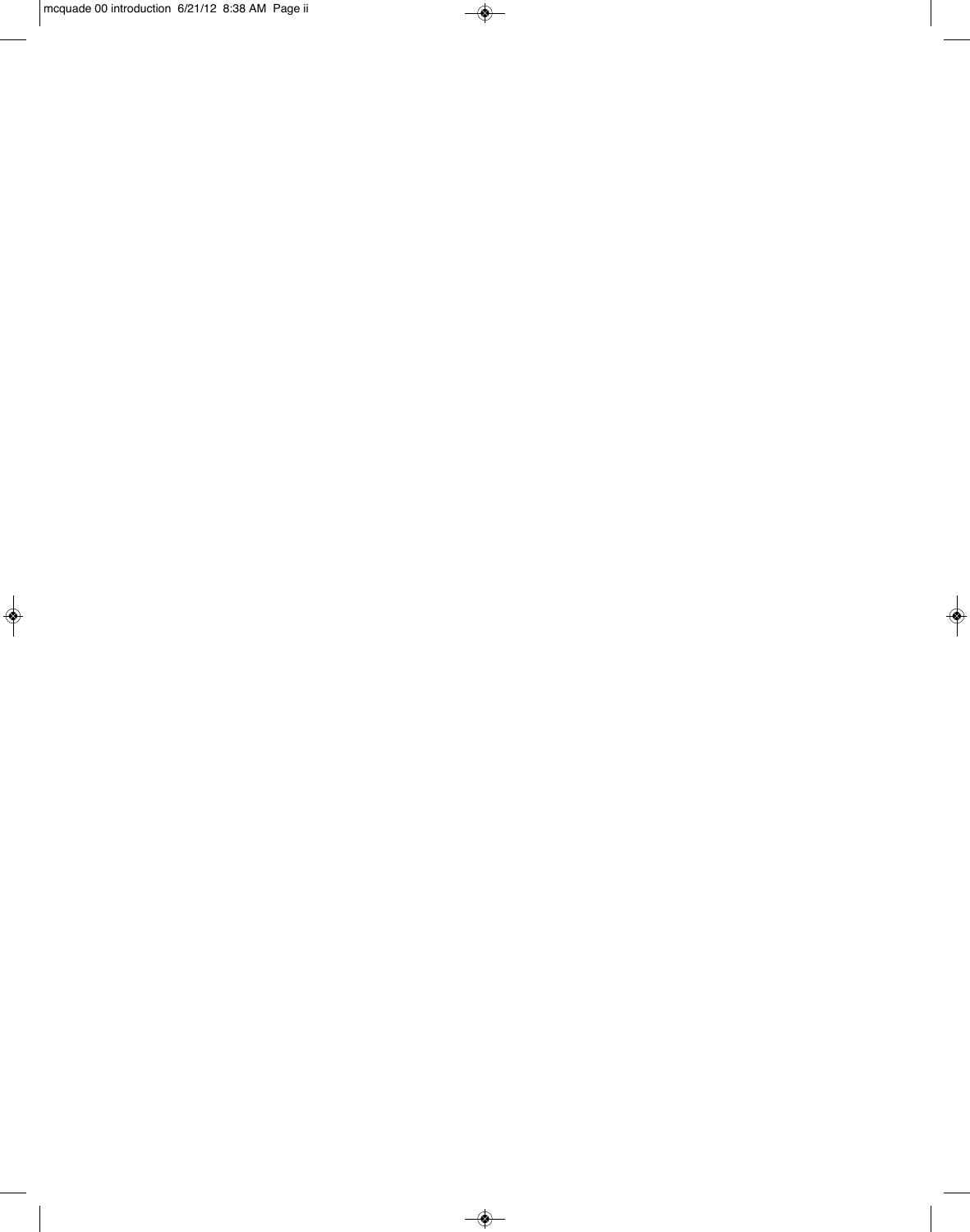# **Reading Medical Records**

Second Edition

**J. Stanley McQuade**

Carolina Academic Press

Durham, North Carolina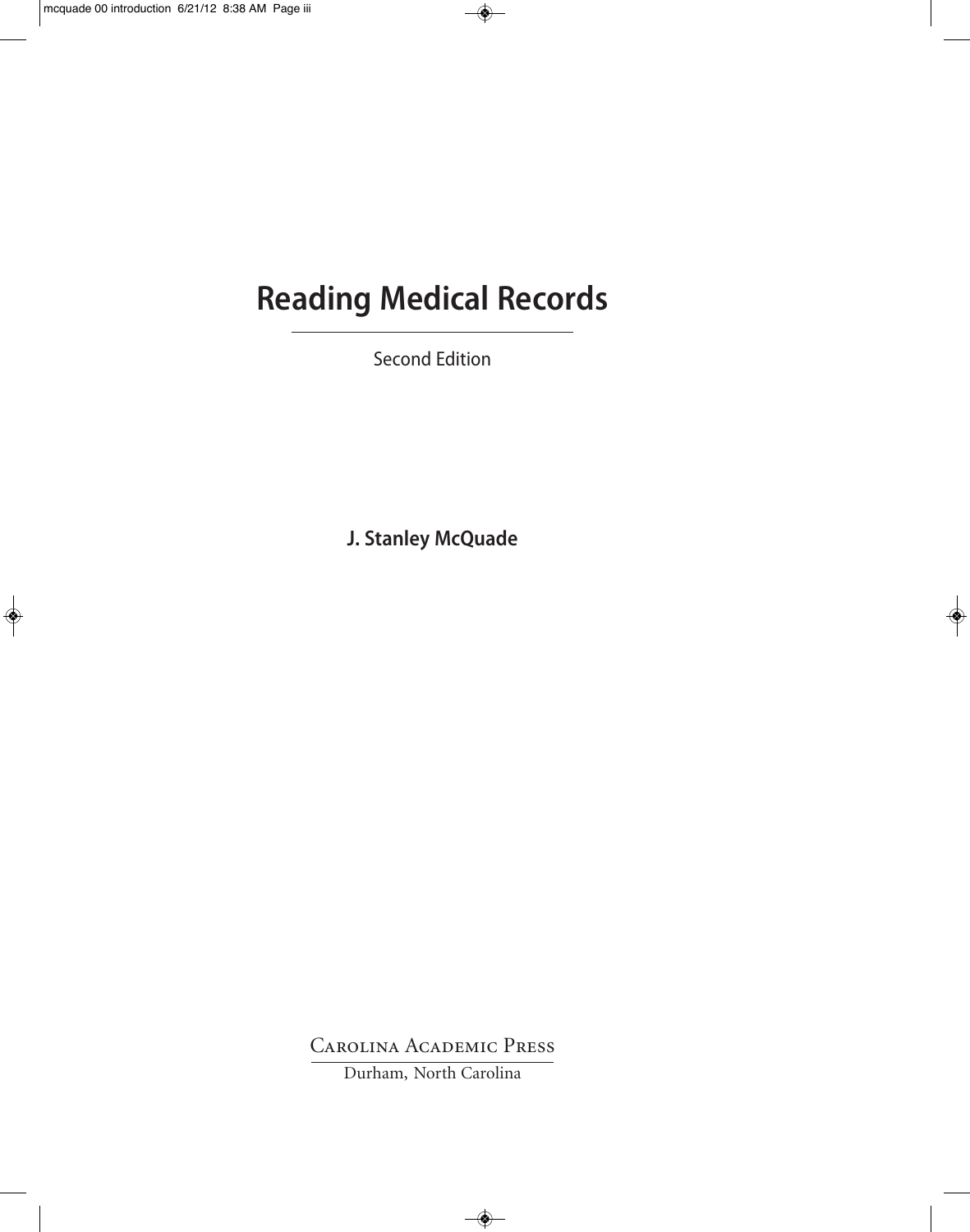Copyright © 2012 J. Stanley McQuade All Rights Reserved

Libary of Congress Cataloging in Publication Data McQuade, J. Stanley (James Stanley), 1929- Reading medical records / Stanley McQuade.—2nd ed. p. cm. Includes bibliographical references and index. ISBN 978-1-61163-109-8 (alk. paper) 1. Medical records--Evaluation. 2. Evidence, Expert. 3. Medical jurisprudence. I. Title.

RA1056.M37 2012 651.5'04261--dc23 2012016495

Carolina Academic Press 700 Kent Street Durham, NC 27701 Telephone (919) 489-7486 Fax (919) 493-5668 www.cap-press.com

Printed in the United States of America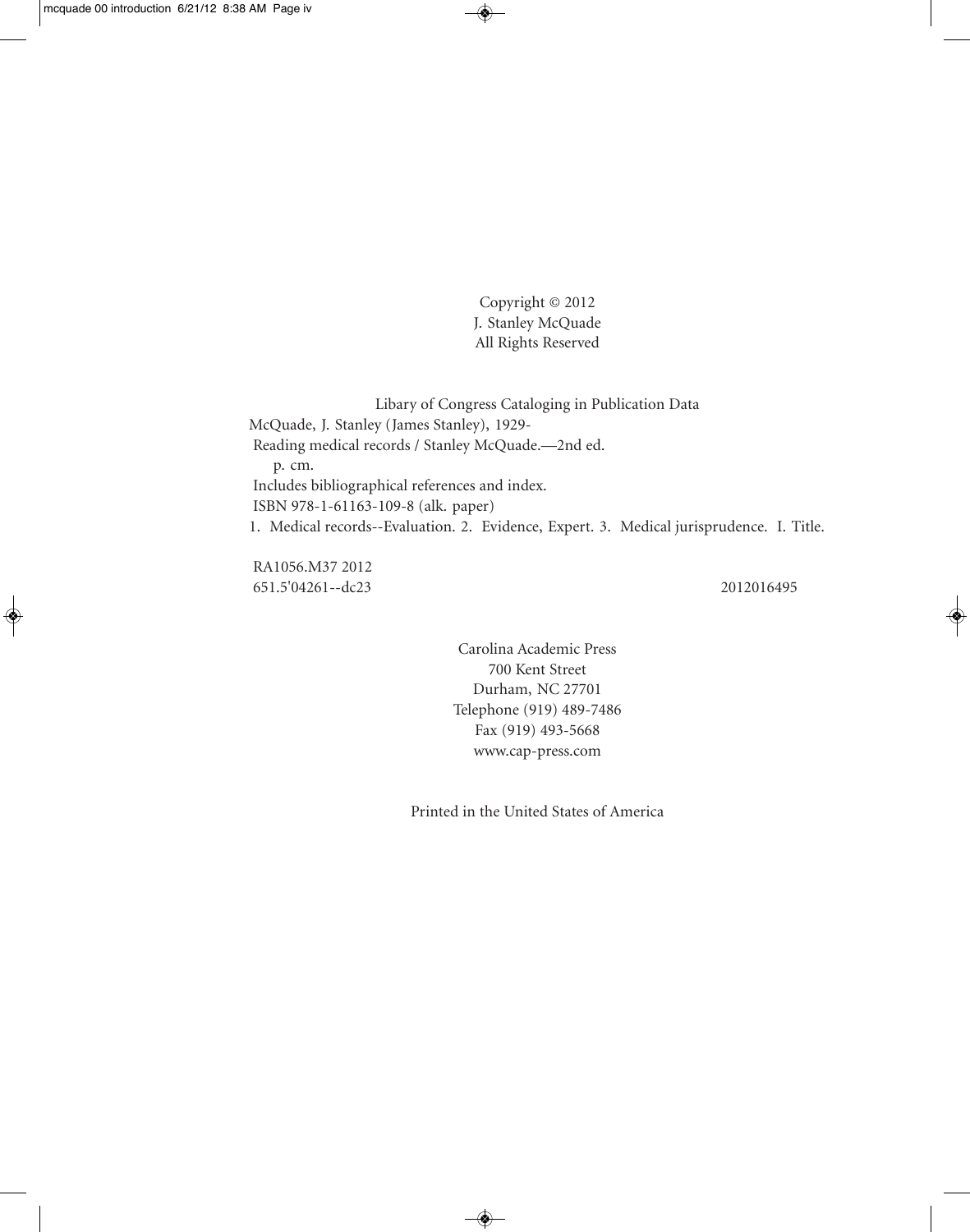## **Contents**

| Chapter One · Mastering the Medical Record                            | $\mathfrak{Z}$ |
|-----------------------------------------------------------------------|----------------|
| § 1:1 The significance of medical records                             | $\mathfrak{Z}$ |
| § 1:2 What is needed to understand a medical record                   | $\overline{4}$ |
| § 1:3 The reference library                                           | 5              |
| § 1:4 Some other valuable books                                       | 6              |
| § 1:5 Learning to read medical records by practice                    | $\overline{7}$ |
| § 1:6 Reading medical records—the importance of a methodical approach | 7              |
| § 1:7 Electronic medical records                                      | 8              |
| Chapter Two $\cdot$ The Documents                                     | 9              |
| Part I. General Observations-The Big Three                            |                |
| § 2:1 General description of a medical record                         | 9              |
| § 2:2 The doctors' discharge summary                                  | 9              |
| § 2:3 The nurses' notes                                               | 10             |
| § 2:4 The doctors' progress notes — the medical perspective           | 11             |
| Part II. Documents Relating to Surgery                                |                |
| § 2:5 The surgical summary                                            | 11             |
| § 2:6 The anesthesia records                                          | 12             |
| § 2:7 The recovery room record                                        | 14             |
| § 2:8 The nurses' surgical record                                     | 14             |
| § 2:9 The sponge and instrument count                                 | 15             |
| <b>Part III. Various Other Documents</b>                              |                |
| § 2:10 Other nursing records                                          | 15             |
| § 2:11 Lab work and other diagnostic data                             | 16             |
| § 2:12 Imaging reports                                                | 17             |
| § 2:13 Reports of electrodiagnostic studies                           | 19             |
| § 2:14 Respiratory function tests                                     | 19             |
| § 2:15 The importance of pictograms and traces                        | 20             |
| § 2:16 Departmental records                                           | 20             |

**Introduction** xiii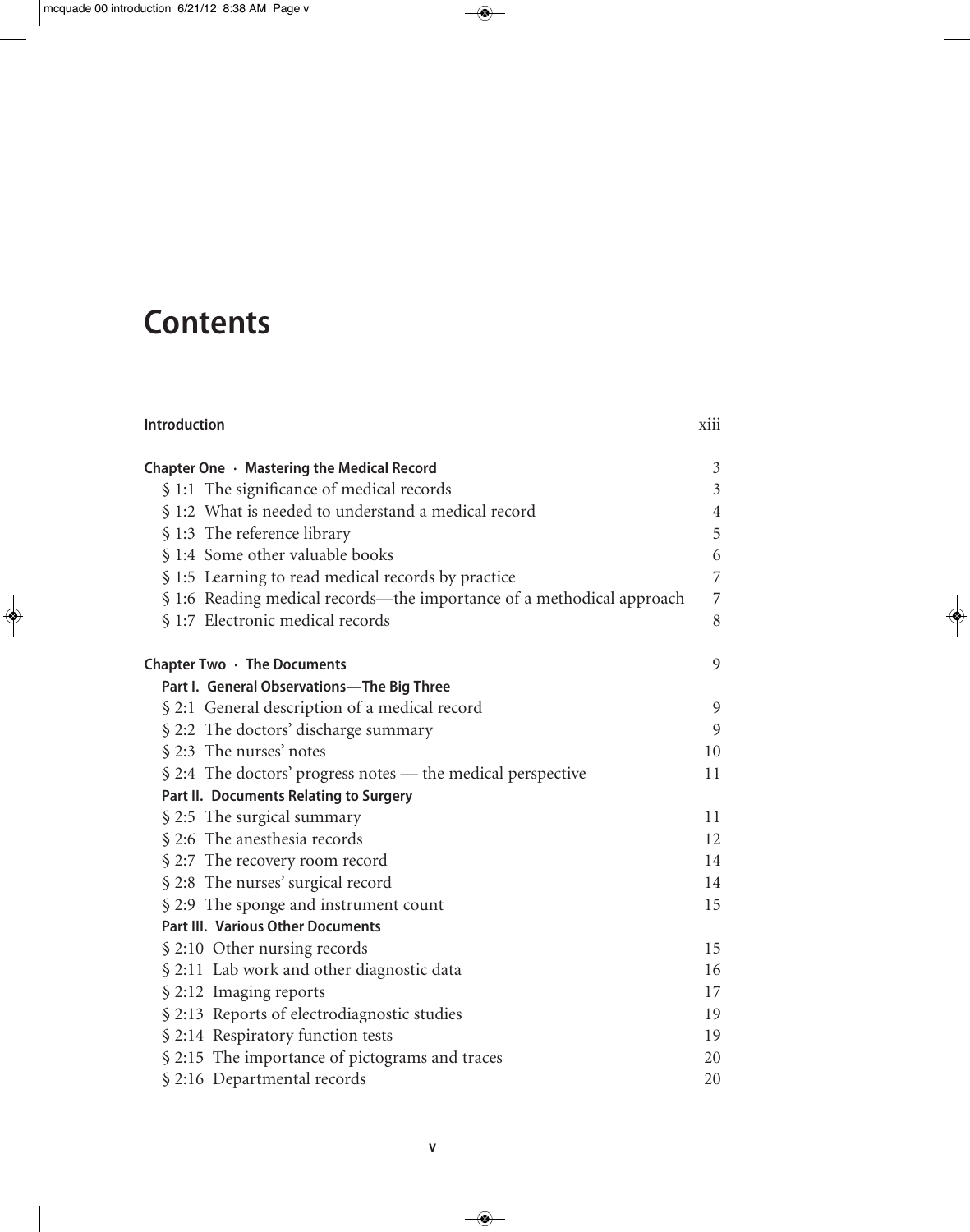| § 2:17 Documents relating to the standard of care                 | 21 |
|-------------------------------------------------------------------|----|
| § 2:18 Patient records obtainable outside the hospital            | 22 |
| <b>Appendix to Chapter Two</b>                                    | 25 |
| Doctor's Records                                                  | 26 |
| Nurses' Hospital Records                                          | 36 |
| <b>Operating Room Records</b>                                     | 47 |
| <b>Emergency Department Records</b>                               | 56 |
| Pathology Lab Reports                                             | 65 |
| Radiology Reports                                                 | 67 |
| <b>Respiratory Services Report</b>                                | 70 |
| Departmental Records                                              | 72 |
| Chapter $3 \cdot$ Organizing Medical Data for Legal Purposes      | 75 |
| § 3:1 Introduction—preliminary organization of the medical record | 75 |
| § 3:2 The initial reading                                         | 76 |
| § 3:3 Making the flow sheet                                       | 77 |
| § 3:4 Using a computer to make the flow sheet                     | 79 |
| § 3:5 Uses of a flow sheet                                        | 79 |
| § 3:6 More selective ways of presenting medical information       | 80 |
| § 3:7 Summary and conclusion—is the flow-chart method             |    |
| energy efficient?                                                 | 81 |
| Chapter Four $\cdot$ The History and Physical Examination         | 83 |
| § 4:1 The importance of the history and physical (H&P)            | 83 |
| § 4:2 Locations in a medical record where the H&P may appear      | 83 |
| § 4:3 The outline of the history                                  | 84 |
| \$4:4 The report of the physical examination                      | 85 |
| § 4:5 Assessment and Plan                                         | 85 |
| § 4:6 The problem-oriented medical record                         | 86 |
| Chapter Five $\cdot$ Low Back and Neck Injuries                   | 87 |
| <b>Introduction</b>                                               |    |
| § 5:1 The prevalence and significance of back and neck injuries   | 87 |
| § 5:2 The importance of bones for lawyers                         | 87 |
| Part I. Anatomy and Physiology                                    |    |
| § 5:3 The constituents of the musculoskeletal system—bony and     |    |
| soft tissues                                                      | 88 |
| § 5:4 The basic anatomical structure of bones                     | 88 |
| § 5:5 Structure of the axial skeleton                             | 90 |
| § 5:6 The main divisions of the vertebral column                  | 91 |
| § 5:7 The spinal curvatures                                       | 91 |
| § 5:8 Skeletal appendages—the costal bones (ribs)                 | 91 |
| § 5:9 Appendages to the axial skeleton—the shoulder girdle        | 94 |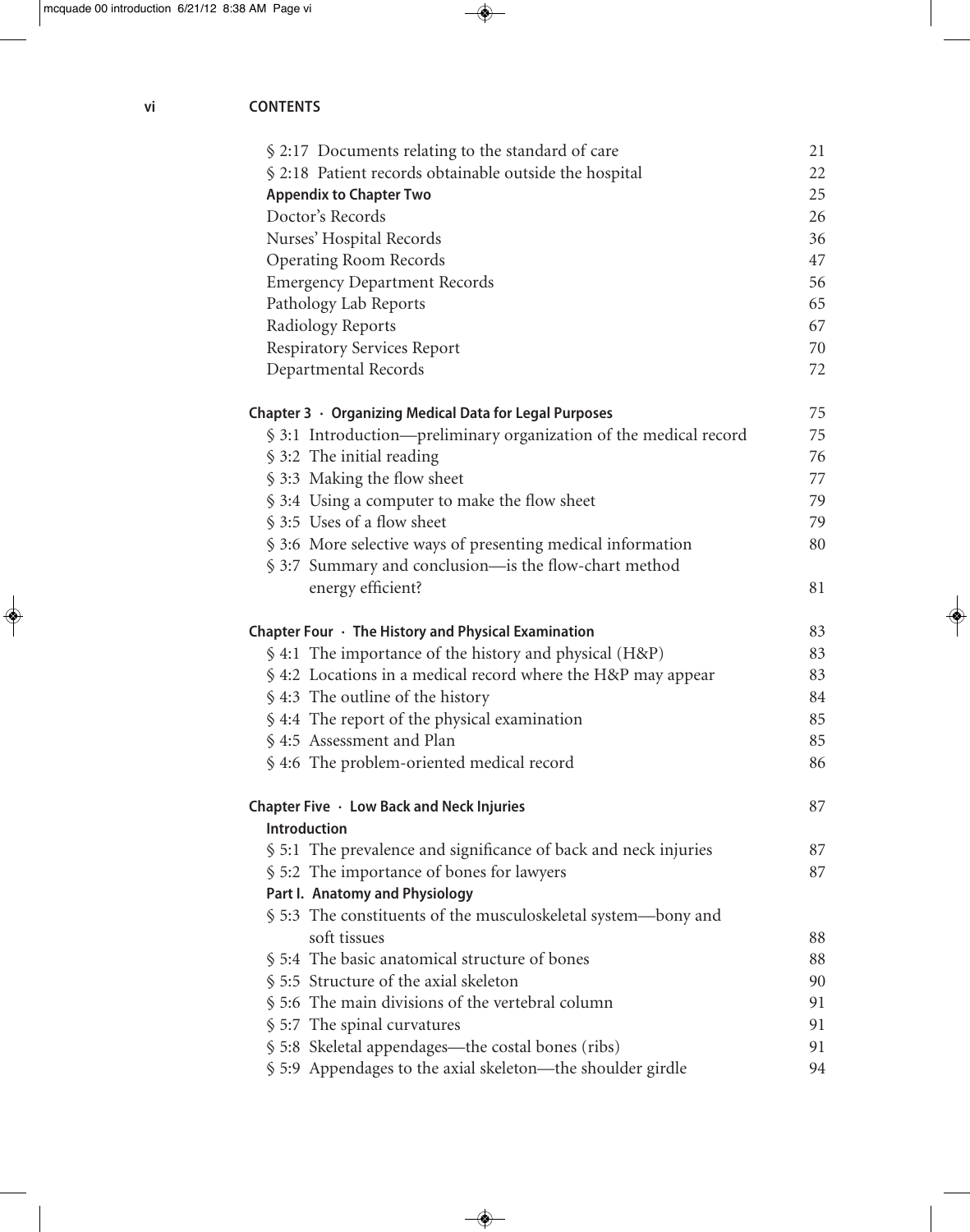| $$5:10$ The arm                                                      | 96  |
|----------------------------------------------------------------------|-----|
| § 5:11 Appendages to the axial skeleton—the pelvic girdle            | 97  |
| $$5:12$ The leg                                                      | 99  |
| § 5:13 The extremities                                               | 102 |
| § 5:14 The anatomical position—planes and movements                  | 103 |
| § 5:15 Formal description of movements and positions                 | 104 |
| Part II. Musculoskeletal Disorders                                   |     |
| § 5:16 The legal viewpoint on musculoskeletal disorders and diseases | 105 |
| § 5:17 Musculoskeletal trauma-short-term and long-term problems      | 106 |
| § 5:18 Compensation problems—percentage disability systems           | 106 |
| § 5:19 Mechanisms protecting the spine from injury                   | 107 |
| § 5:20 Degenerative disc disease (DDD)                               | 107 |
| § 5:21 Degenerative disease of the spine (DDS)                       | 110 |
| § 5:22 The clinical presentation of lumbar disc disease              | 111 |
| § 5:23 The explanation of low back syndromes                         | 111 |
| § 5:24 Congenital defects of the spine—transitional vertebra         | 112 |
| § 5:25 Congenital defects of the spine-pars defect                   | 113 |
| § 5:26 Familial back problems—defective collagen                     | 113 |
| Part III. The Diagnosis of Low Back Problems                         |     |
| § 5:27 Clinical diagnosis of lumbar disc problems                    | 114 |
| § 5:28 Investigating disc problems—diagnostic imaging                | 115 |
| § 5:29 Investigating low back pain—electrodiagnostic studies         | 118 |
| § 5:30 Other tests—discogram, lumbar venogram and spinal block       | 118 |
| Part IV. Treatment and Prognosis in Low Back Conditions              |     |
| § 5:31 Conservative treatment                                        | 119 |
| § 5:32 Surgical treatments—laminectomy/discectomy (L/D)              | 120 |
| § 5:33 Surgical treatment of disc disease—spinal fusion              | 120 |
| § 5:34 Newer surgeries for degenerative disc disease (DDD)           | 121 |
| § 5:35 The prognosis in low back cases                               | 122 |
| <b>Part V. Neck Problems</b>                                         |     |
| § 5:36 The differences between low back and neck problems            | 123 |
| § 5:37 The anatomy of the cervical spine—the cervical vertebrae      | 123 |
| § 5:38 Soft tissue injuries of the neck                              | 125 |
| § 5:39 Life threatening neck injuries—neck fractures                 | 125 |
| § 5:40 Non-fatal neck trauma—whiplash injuries                       | 127 |
| § 5:41 A typical neck injury case                                    | 127 |
| § 5:42 The nature of soft tissue injuries                            | 128 |
| § 5:43 Late-developing cervical arthritis                            | 129 |
| Part VI. Proving Damage in Neck Injury Cases                         |     |
| § 5:44 Proof of neck injuries in general—severe and milder damage    | 130 |
| § 5:45 Proof of soft-tissue injury in the neck using medical records | 130 |
| § 5:46 Physical examination of the cervical spine                    | 132 |
| § 5:47 Evaluating neck injuries using diagnostic imaging             | 133 |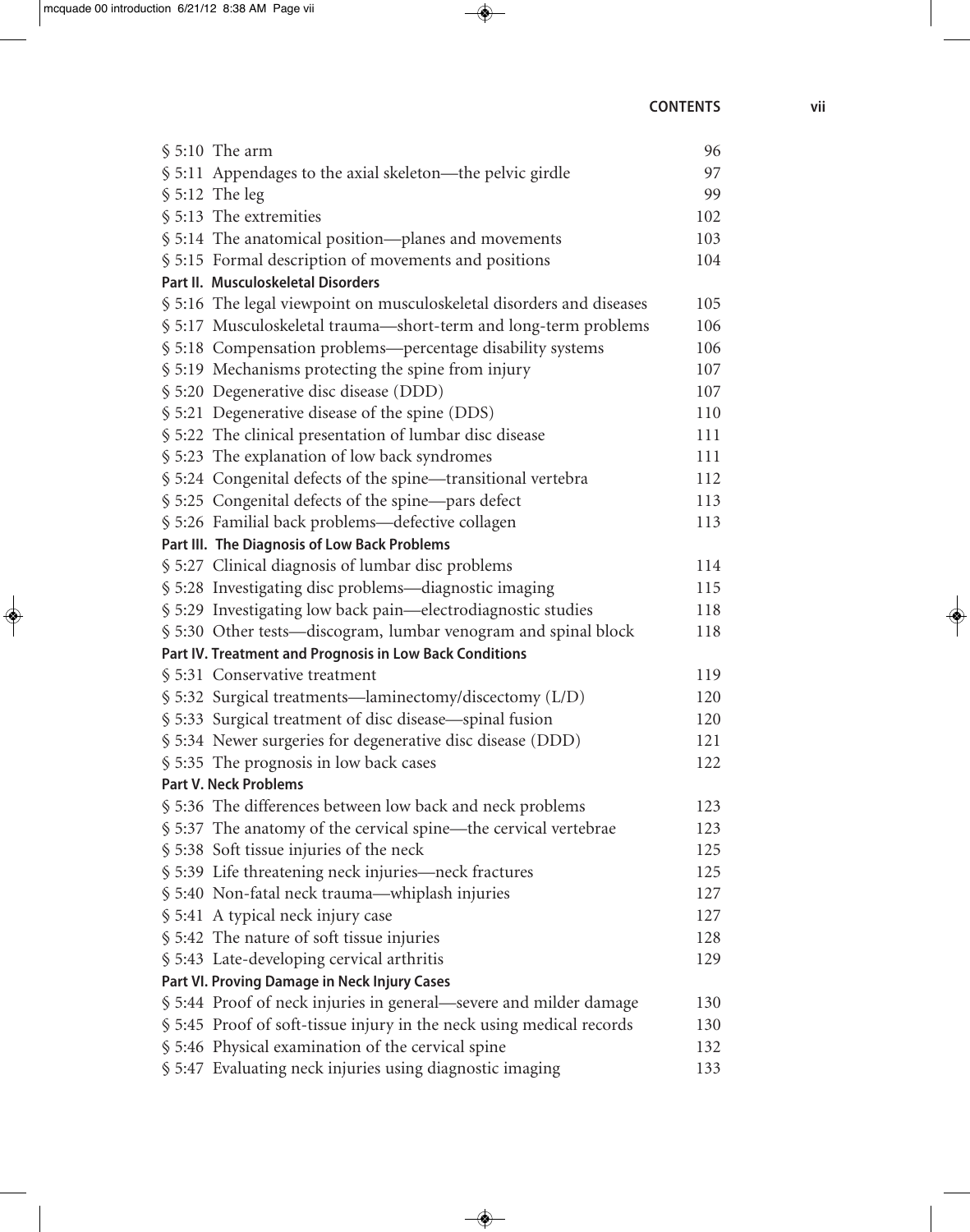| § 5:48 Demonstrating soft tissue injuries of the neck using thermography     | 134 |
|------------------------------------------------------------------------------|-----|
| § 5:49 Using thermographic evidence to show soft tissue injury               | 135 |
| Part VII. Treatment and Prognosis in Neck Injury Cases                       |     |
| § 5:50 Treatment of serious neck injury cases                                | 136 |
| § 5:51 Treatment of degenerative disc disease in the neck                    | 136 |
| § 5:52 Prognosis in soft tissue injuries of the neck                         | 137 |
| Part VIII. Clinical Examination of the Musculoskeletal System                |     |
| § 5:53 General organization of the clinical examination of the               |     |
| musculoskeletal system                                                       | 137 |
| § 5:54 Inspection                                                            | 138 |
| § 5:55 Examination of muscles                                                | 138 |
| § 5:56 Examination of the joints and joint movements                         | 139 |
| § 5:57 Examination of the cervical spine                                     | 139 |
| § 5:58 Examination of the lumbar spine                                       | 140 |
| § 5:59 Examination of the hip-joint                                          | 141 |
| § 5:60 The examination of the knee                                           | 141 |
| <b>Short Working Vocabulary of Musculoskeletal Terms</b>                     | 143 |
| <b>Handwritten Report on MS Patient</b>                                      | 148 |
|                                                                              |     |
| Chapter Six $\cdot$ Injuries to the Nervous System                           | 153 |
| § 6:1 Introduction — what lawyers need to know about neurological            |     |
| injuries                                                                     | 153 |
| Part I. Basic Anatomy and Physiology                                         |     |
| $$6:2$ Anatomy and physiology — the skull                                    | 154 |
| § 6:3 Anatomy and physiology — general outline of the nervous system         | 157 |
| § 6:4 Anatomy and physiology - the brain cells                               | 159 |
| § 6:5 Anatomy and physiology — gray matter and white matter                  | 161 |
| § 6:6 Overview of structure and function in the brain and brain stem         | 163 |
| $\frac{1}{2}$ 6:7 Anatomical features of the cerebral cortex — brain mapping | 163 |
| § 6:8 Visual and speech centers                                              | 165 |
| § 6:9 Lateralization of brain functions                                      | 168 |
| $\frac{1}{2}$ 6:10 The perception of pain — the thalamus                     | 168 |
| $$6:11$ The limbic system — emotion and memory                               | 169 |
| § 6:12 The pyramidal and extrapyramidal systems                              | 169 |
| § 6:13 Reticular formation - alertness and hypervigilance                    | 171 |
| § 6:14 The hypothalamus and the pituitary gland (hypophysis)                 | 171 |
| § 6:15 The cerebellum                                                        | 172 |
| § 6:16 The cerebellum and the extrapyramidal system compared                 | 172 |
| § 6:17 The brain stem                                                        | 172 |
| § 6:18 The spinal cord — reflexes and fiber tracts                           | 174 |
| § 6:19 The peripheral nervous system (PNS)                                   | 174 |
| § 6:20 The autonomic nervous system (ANS)                                    | 177 |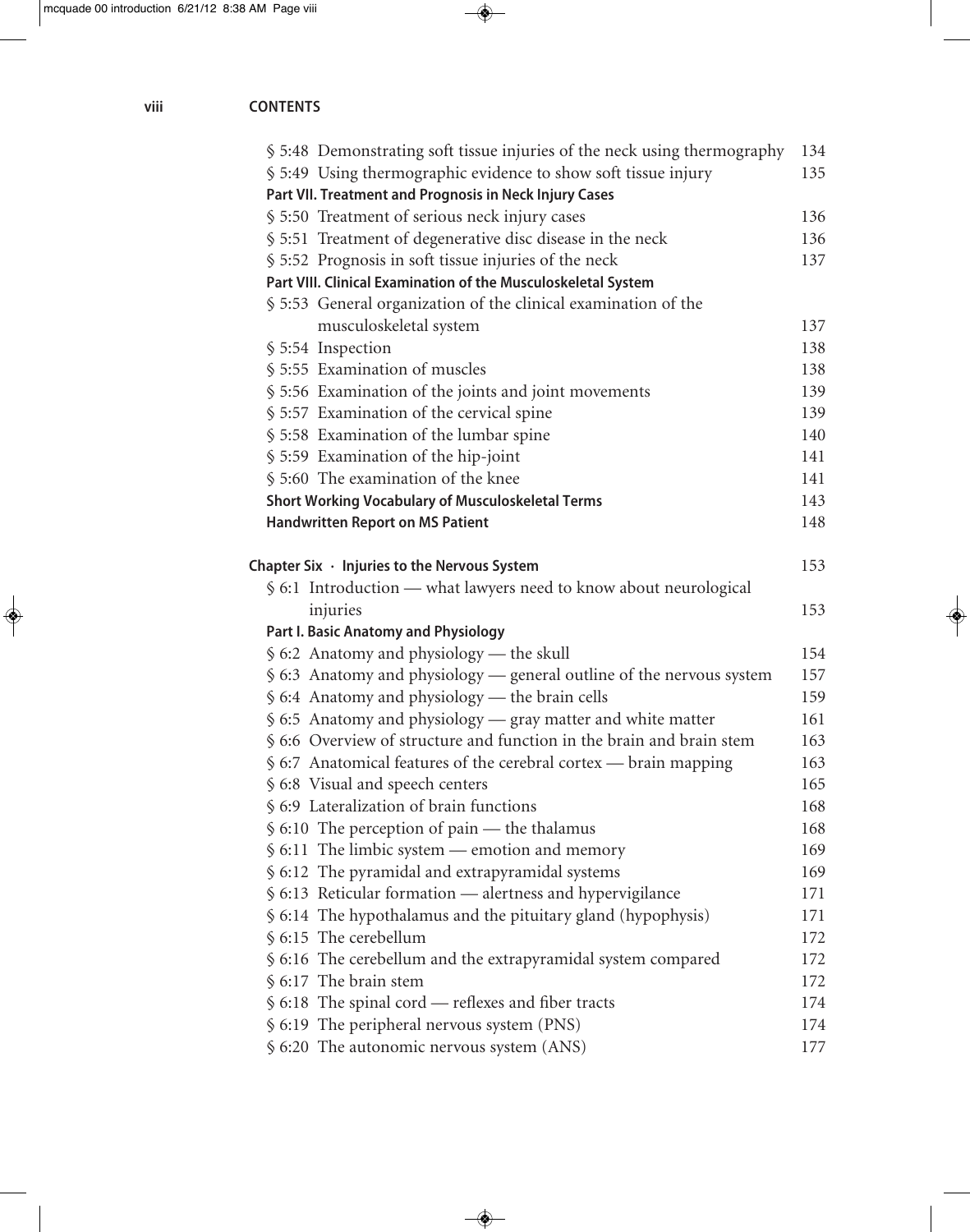#### **Part II. Brain Disorders**

| $\frac{1}{2}$ 6:21 Injuries to the brain — concussion and brain contusion             | 179 |
|---------------------------------------------------------------------------------------|-----|
| § 6:22 Types of head injury — skull fractures                                         | 179 |
| § 6:23 Whiplash injuries                                                              | 180 |
| § 6:24 How whiplash injuries produce cortical damage — the coup-                      |     |
| contrecoup theory                                                                     | 182 |
| § 6:25 Diffuse axonal injuries (DAIs)                                                 | 182 |
| § 6:26 Intracranial bleeding                                                          | 184 |
| § 6:27 Raised intracranial pressure (RICP)                                            | 185 |
| § 6:28 Intracranial bleeding - diagnosis and treatment                                | 185 |
| § 6:29 Observation of head injured patients                                           | 186 |
| Part III. Impairments Following Head Injuries                                         |     |
| § 6:30 Global injuries and local injuries                                             | 188 |
| § 6:31 Impairments following head injury                                              | 189 |
| § 6:32 Subtle and gross neurological and mental changes                               | 191 |
| § 6:33 Complications of head injury — epilepsy                                        | 191 |
| § 6:34 Complications of head injury — Parkinsonism                                    | 192 |
| Part IV. Proof of Neurological Impairment                                             |     |
| § 6:35 Evaluating CNS damage — clinical examination                                   | 192 |
| § 6:36 Evaluating brain damage - electrodiagnostic studies (EDs)                      | 192 |
| § 6:37 Contrast angiography                                                           | 195 |
| $$6:38$ Structural imaging — CT scanning                                              | 196 |
| § 6:39 Structural imaging — magnetic resonance imaging (MRI)                          | 196 |
| $\$$ 6:40 Structural imaging — ultrasound imaging (U/S)                               | 197 |
| § 6:41 Radionuclear imaging (RNI) — brain scans                                       | 197 |
| § 6:42 Functional imaging - PET scans and SPECT                                       | 197 |
| § 6:43 Functional imaging — magnetic resonance spectroscopy (MRS)                     | 198 |
| § 6:44 Neuropsychological evaluation (N/P)                                            | 198 |
| Part V. The Neurological Examination                                                  |     |
| § 6:45 Clinical evaluation of the CNS — evaluating mentation                          | 199 |
| § 6:46 Clinical evaluation of the CNS — the first cranial nerve                       | 200 |
| $\frac{1}{2}$ 6:47 Examination of the cranial nerves — the second cranial nerve       | 200 |
| § 6:48 Examination of the cranial nerves — third, fourth and sixth nerves             | 203 |
| $\frac{1}{2}$ 6:49 Examination of the cranial nerves — the fifth cranial nerve        | 204 |
| $\S$ 6:50 Examination of the cranial nerves — the seventh cranial nerve               | 204 |
| $\frac{1}{2}$ 6:51 Examination of the cranial nerves — the eighth cranial nerve       | 204 |
| $\frac{1}{2}$ 6:52 Examination of the cranial nerves — ninth and tenth cranial nerves | 206 |
| $\frac{1}{2}$ 6:53 Examination of the cranial nerves — the eleventh cranial nerve     | 206 |
| § 6:54 Examination of the cranial nerves — the twelfth cranial nerve                  | 207 |
| § 6:55 Clinical evaluation of the peripheral nervous system                           | 207 |
| § 6:56 Clinical testing of muscle power                                               | 207 |
| § 6:57 Clinical testing of muscle tone                                                | 208 |
| § 6:58 Clinical testing of coordination                                               | 208 |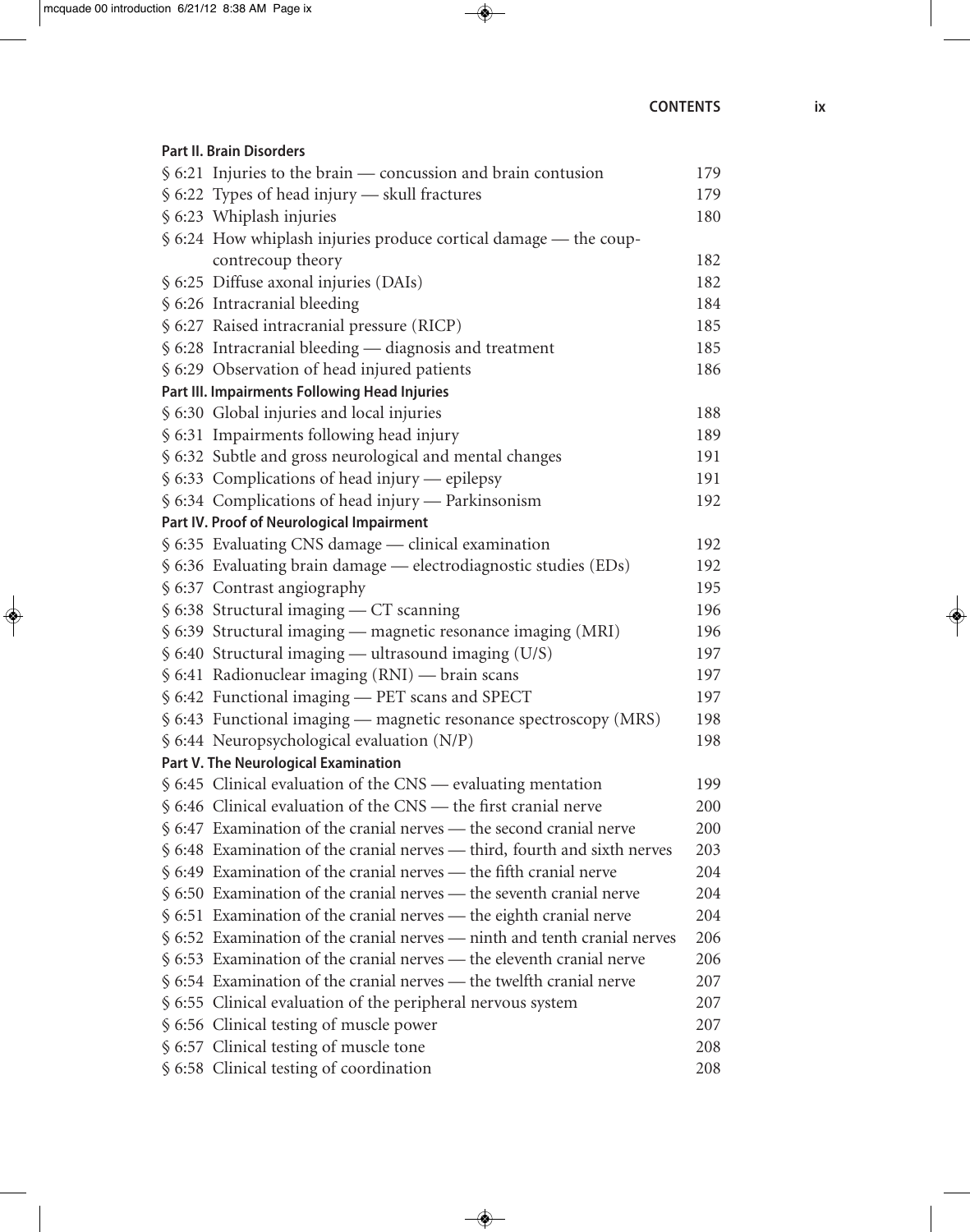| § 6:59 Testing sensation                                           | 209 |
|--------------------------------------------------------------------|-----|
| § 6:60 Clinical testing of reflexes                                | 210 |
| <b>Glossary of Anatomical Terms Relating to the Nervous System</b> | 211 |
| <b>Short Working Glossary of CNS Terms</b>                         | 216 |
| Specimen Handwritten Note on CNS Patient                           | 220 |
|                                                                    |     |
| Chapter Seven · Psychiatric Disorders and Disability               | 227 |
| <b>Part I. Introductory Matters</b>                                | 227 |
| § 7:1 The legal importance of emotional and behavioral harm        | 227 |
| § 7:2 Overview of the topics to be discussed                       | 227 |
| <b>Part II. Mental Health Professionals</b>                        | 228 |
| § 7:3 Psychiatrists and clinical psychologists                     | 228 |
| § 7:4 Other mental health professionals                            | 229 |
| <b>Part III. Mental Science and Mental Disorders</b>               | 229 |
| § 7:5 Controversies and schools of thought                         | 229 |
| § 7:6 The notion of mental science                                 | 230 |
| § 7:7 Behaviorism                                                  | 230 |
| § 7:8 Psychoanalytic theory of mental disorders                    | 230 |
| § 7:9 Mental disorders of particular importance to lawyers         | 231 |
| § 7:10 Anxiety and depression                                      | 231 |
| § 7:11 Obsessive compulsive disorders (OCD)                        | 232 |
| § 7:12 Post-traumatic stress disorder (PTSD)                       | 232 |
| § 7:13 Mechanisms involved in stress syndromes                     | 233 |
| § 7:14 Schizophrenia spectrum disorders (SSDs)                     | 234 |
| § 7:15 Dementias                                                   | 236 |
| § 7:16 Personality disorders                                       | 237 |
| <b>Part IV. Standard Classifications of Mental Disorders</b>       | 237 |
| § 7:17 DSM-IV and ICD-10                                           | 237 |
| § 7:18 The DSM-IV reporting system.                                | 238 |
| § 7:19 The use of DSM-IV by lawyers                                | 238 |
| § 7:20 The use of psychological tests and inventories — the MMPI   | 239 |
| § 7:21 The objectivity and reliability of psychiatric opinion      | 241 |
| <b>Short Working Vocabulary of Psychiatric Terms</b>               | 242 |
| Dictated and transcribed report of psychiatric history and         |     |
| physical examination                                               | 247 |
|                                                                    |     |
| Chapter Eight · The Heart and Cardiovascular Disability            | 249 |
| § 8:1 Introduction — the meaning of the term <i>cardiovascular</i> | 249 |
| § 8:2 The legal importance of the cardiovascular system            | 249 |
| § 8:3 Cardiac diseases and cardiac disability                      | 251 |
| Part I. Anatomy and Physiology                                     |     |
| § 8:4 General description of the heart                             | 252 |
| § 8:5 The cardiac cycle - systole and diastole                     | 254 |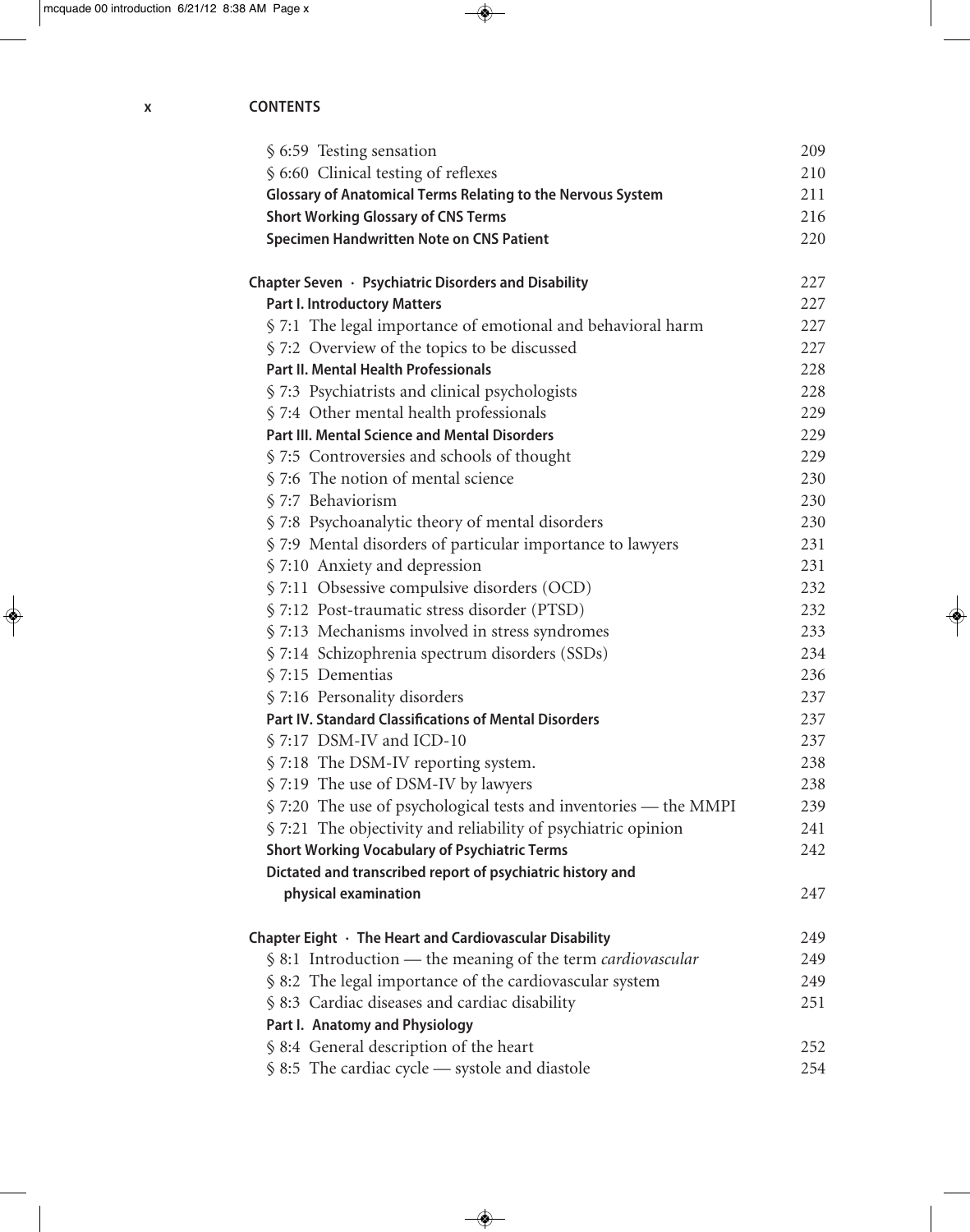| § 8:6 The arterial tree — systolic and diastolic blood pressures           | 255 |
|----------------------------------------------------------------------------|-----|
| § 8:7 Capillaries and capillary beds                                       | 256 |
| § 8:8 The venous return to the heart                                       | 258 |
| § 8:9 Central control of cardiac output and local blood supply             | 258 |
| § 8:10 The electrical activity of the heart                                | 259 |
| § 8:11 Blood flow in the various organs and body systems                   | 261 |
| Part II. Diseases of the Cardiovascular System                             |     |
| § 8:12 Cardiovascular diseases which are important to lawyers              | 264 |
| § 8:13 Coronary artery disease (CAD)                                       | 264 |
| § 8:14 Myocardial infarction (MI)                                          | 265 |
| § 8:15 Tests used to diagnose myocardial infarction                        | 267 |
| § 8:16 Initial treatment of acute myocardial infarction                    | 268 |
| § 8:17 Interventional treatments of coronary artery disease                | 269 |
| § 8:18 Other surgeries to improve cardiac performance                      | 273 |
| § 8:19 Estimating the prognosis following a heart attack                   | 274 |
| § 8:20 Cerebrovascular disease                                             | 276 |
| § 8:21 Cerebrovascular accidents (CVAs)                                    | 276 |
| § 8:22 Shock                                                               | 277 |
| § 8:23 The response of the body to acute blood loss                        | 278 |
| § 8:24 Treatment of acute severe hemorrhage                                | 278 |
| § 8:25 Peripheral vascular disease                                         | 280 |
| Part III. Tests Used In Determining Cardiac Functioning                    |     |
| § 8:26 Cardiac imaging - X-rays, contrast studies, CT and MRI              | 281 |
| $$8:27$ Cardiac imaging — sonocardiography                                 | 282 |
| § 8:28 Electrodiagnostic studies                                           | 284 |
| § 8:29 Testing function - left ventricular ejection fraction (LVEF) and    |     |
| exercise treadmill testing (ETT)                                           | 286 |
| Part IV. The Clinical Examination of the Cardiovascular System             |     |
| § 8:30 The clinical examination of the heart—observation                   | 290 |
| $\frac{1}{2}$ 8:31 Examination of the cardiovascular system — auscultation | 290 |
| § 8:32 Examination of the cardiovascular system — palpation                | 292 |
| <b>Short Working Vocabulary of Cardiovascular Terms</b>                    | 294 |
| Specimen Handwritten Note on CVS Patient                                   | 300 |
| Chapter Nine $\cdot$ The Lungs                                             | 305 |
| § 9:1 Introduction — the legal importance of lung disease                  | 305 |
| Part I. Anatomy and Physiology of the Lungs                                |     |
| § 9:2 Basic anatomy                                                        | 305 |
| $$9:3$ The mechanics of breathing — inspiration                            | 307 |
| $\frac{1}{2}$ 9:4 The mechanics of breathing — expiration                  | 307 |
| § 9:5 The upper airways                                                    | 307 |
| § 9:6 The lower airways — the bronchial tree                               | 308 |
| § 9:7 Gas exchange in the lungs - the alveoli                              | 310 |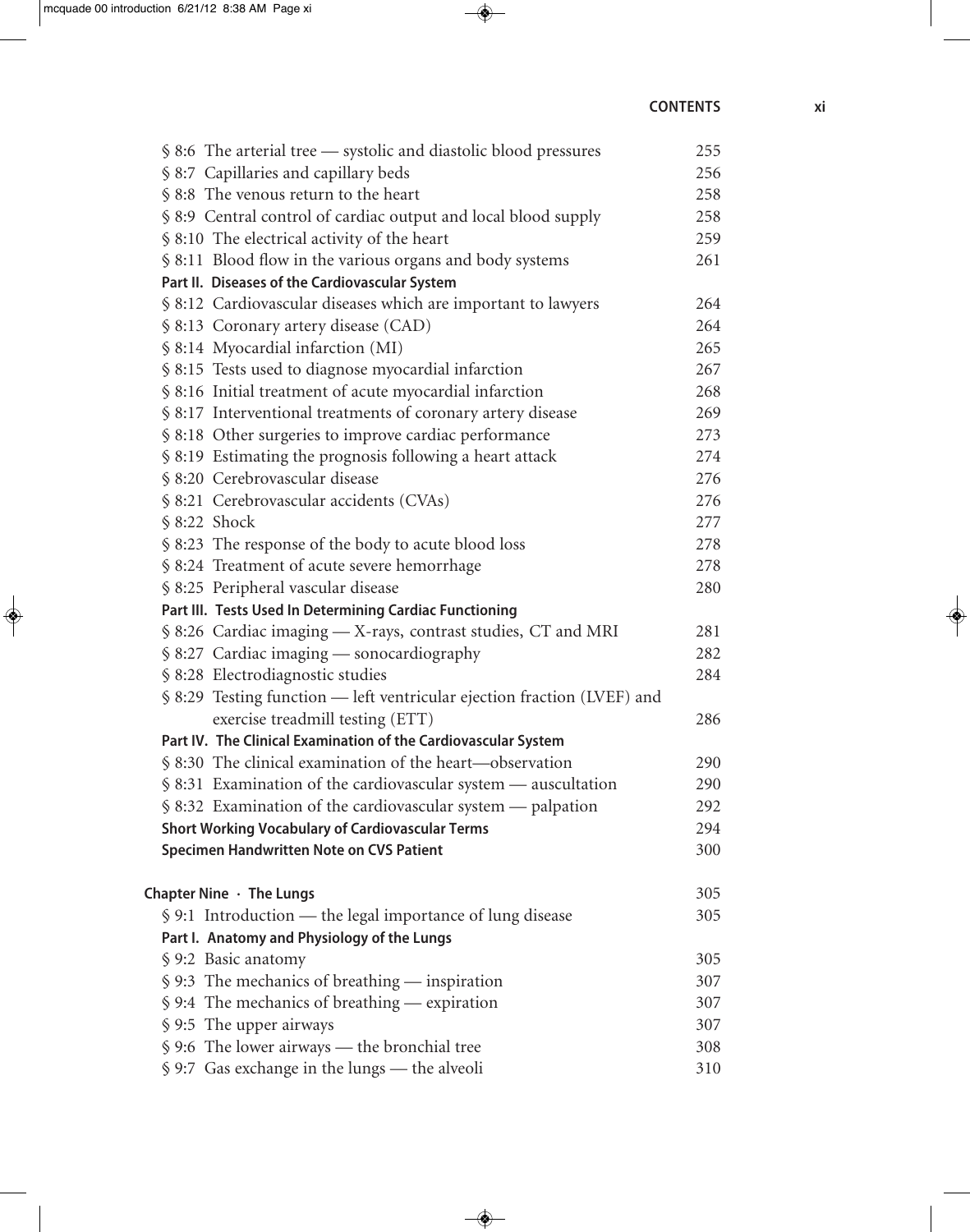| Л.<br>г в<br>N<br>г |  |
|---------------------|--|
|---------------------|--|

| § 9:8 The blood supply to the lungs and lung filtration                        | 310 |
|--------------------------------------------------------------------------------|-----|
| § 9:9 Blood—the hemoglobin molecule                                            | 312 |
| § 9:10 Oxygen saturation and the partial pressure of oxygen                    | 312 |
| § 9:11 The oxygen cascade                                                      | 314 |
| § 9:12 The respiratory quotient                                                | 315 |
| Part II. Lung Diseases                                                         |     |
| § 9:13 The legal focus on certain lung diseases                                | 315 |
| § 9:14 Lung trauma                                                             | 315 |
| § 9:15 Chronic obstructive lung disease (COLD) — the basic                     |     |
| pathological processes                                                         | 316 |
| § 9:16 The clinical picture in emphysema                                       | 317 |
| § 9:17 Typical findings in the medical records in COPD cases                   | 318 |
| § 9:18 Typical imaging and other test reports in COPD cases                    | 320 |
| § 9:19 Spirometry reports in COPD                                              | 321 |
| § 9:20 Occupational lung diseases                                              | 321 |
| § 9:21 Hypersensitivity reactions in the lungs                                 | 321 |
| § 9:22 Clinical characteristics of fibrosing lung disease                      | 322 |
| § 9:23 Relevant items in an industrial lung disability claim                   | 324 |
| Part III. The Investigation of Lung Diseases                                   |     |
| § 9:24 The uses and limitations of the chest X-ray                             | 324 |
| § 9:25 Investigation of lung diseases — arterial blood gases (ABGs)            | 325 |
| § 9:26 Typical arterial blood gas findings in various diseases                 | 326 |
| § 9:27 Evaluating lung diseases — spirometry                                   | 327 |
| § 9:28 Evaluating lung disease - flow/volume loops                             | 328 |
| § 9:29 Physiological testing — anatomical and physiological dead space         | 330 |
| § 9:30 Physiological testing — measurement of residual volume                  | 332 |
| § 9:31 Physiological testing - diffusion testing                               | 332 |
| § 9:32 Bronchograms and bronchoscopes                                          | 332 |
| Part IV. Examination of the Respiratory System                                 |     |
| $\frac{1}{2}$ 9:33 Clinical examination of the respiratory system — generally  | 333 |
| $\frac{1}{2}$ 9:34 Clinical examination of the respiratory system — inspection | 333 |
| § 9:35 Clinical examination of the lungs — palpation and auscultation          | 334 |
| § 9:36 Clinical examination of the lungs — auscultation                        | 334 |
| § 9:37 Clinical examination of the lungs — testing lung function               | 334 |
| Short Working Vocabulary of the Respiratory System                             | 335 |
| Specimen Handwritten Note on Lung Patient                                      | 340 |
| <b>Short Glossary of Symbols and Acronyms</b>                                  | 345 |
| Index                                                                          | 361 |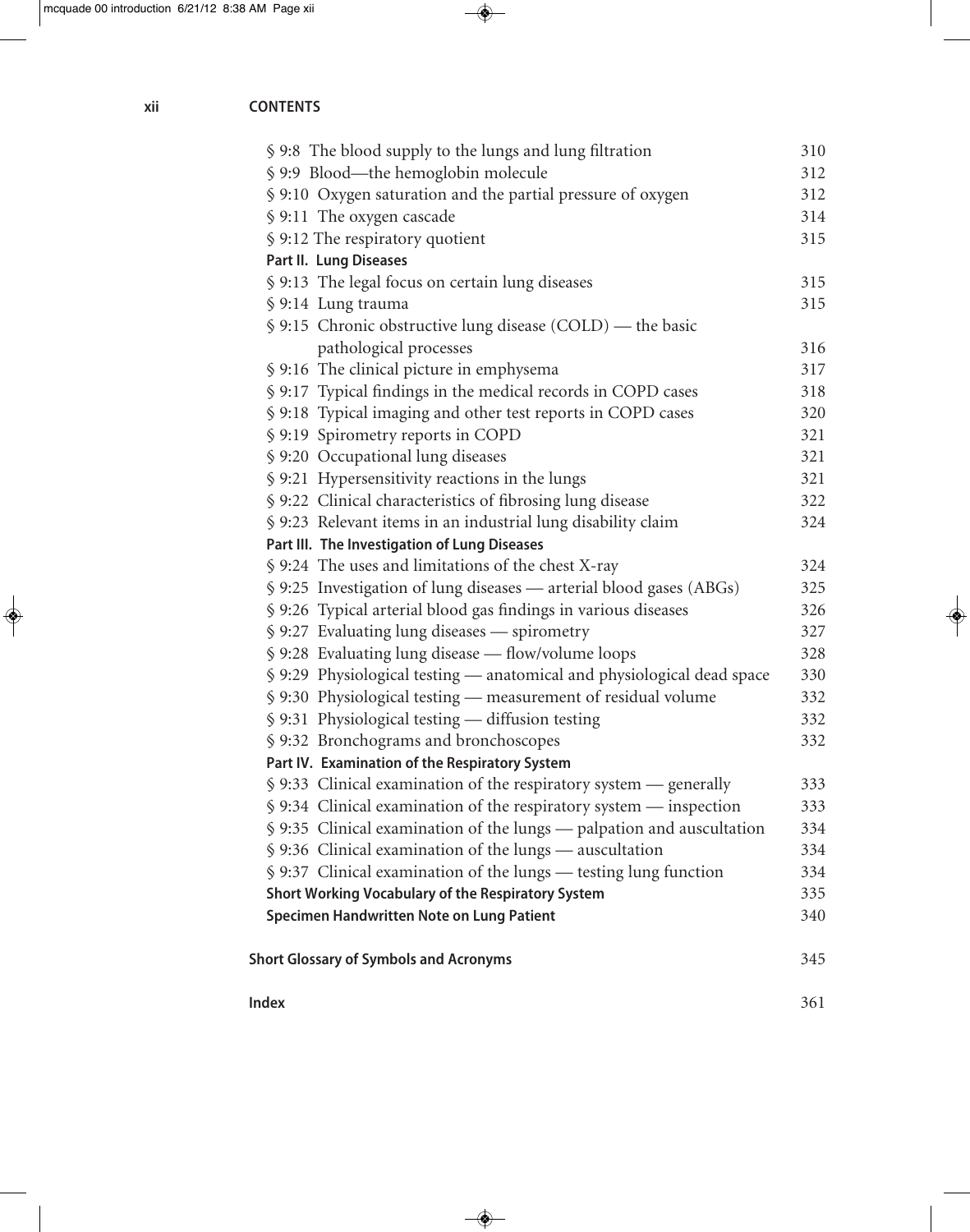### **Introduction**

This book is designed to enable a lawyer or paralegal or any other compensation professional to read and work with a medical record and to converse with medical consultants.

The items which it contains are simple. The first three chapters provide a general introduction to medical records and their use in the legal context. Chapter two contains a brief description of the basic documents which make up a medical record, showing how they come into being, where they may be found and the kinds of information that they are likely to contain. A fairly complete set of illustrative documents is appended to this chapter. Chapter three discusses how the materials in a medical record can be organized and presented efficiently by means of a flow-chart. Chapter four deals with the basic template that lies behind most medical documents, the history and physical examination.

The remaining five chapters deal with important terms and concepts in clinical medicine. This is not medicine as it is taught to doctors, but specially selected and interpreted to meet the needs and purposes of compensation lawyers. The topics treated here are:

- 1. Head injuries and the related topic of mental impairments
- 2. Musculoskeletal problems
- 3. Cardiac disability and
- 4. Lung disability heart and lung disability.

These topics (brains, bones, hearts and lungs) cover most of the medical problems raised in personal injury and compensation evaluation. The items presented even within these topics have been further selected out, for much of the information that is important to doctors is more or less irrelevant to lawyers. Other items, e.g. intervertebral disc disease or minimal brain damage, are treated in some detail since they are common injuries and, moreover, give lawyers handling head injuries and back cases a good deal of difficulty.

Some special tools have been added.

1. **Short working glossaries**. A very short glossary (just a few pages) has been appended to each of the five medical chapters. These are not intended as reference dictionaries, but rather as a list of the basic terms which must be understood in order to work efficiently in these areas. These terms should, if possible, be learned off: the time and effort involved will be repaid many times over in saving the reader from the chore of constant reference to a medical dictionary.

2. **Model handwritten notes** have also been added to each of the four medical chapters. Each represents the history and physical examination in an appropriate case. These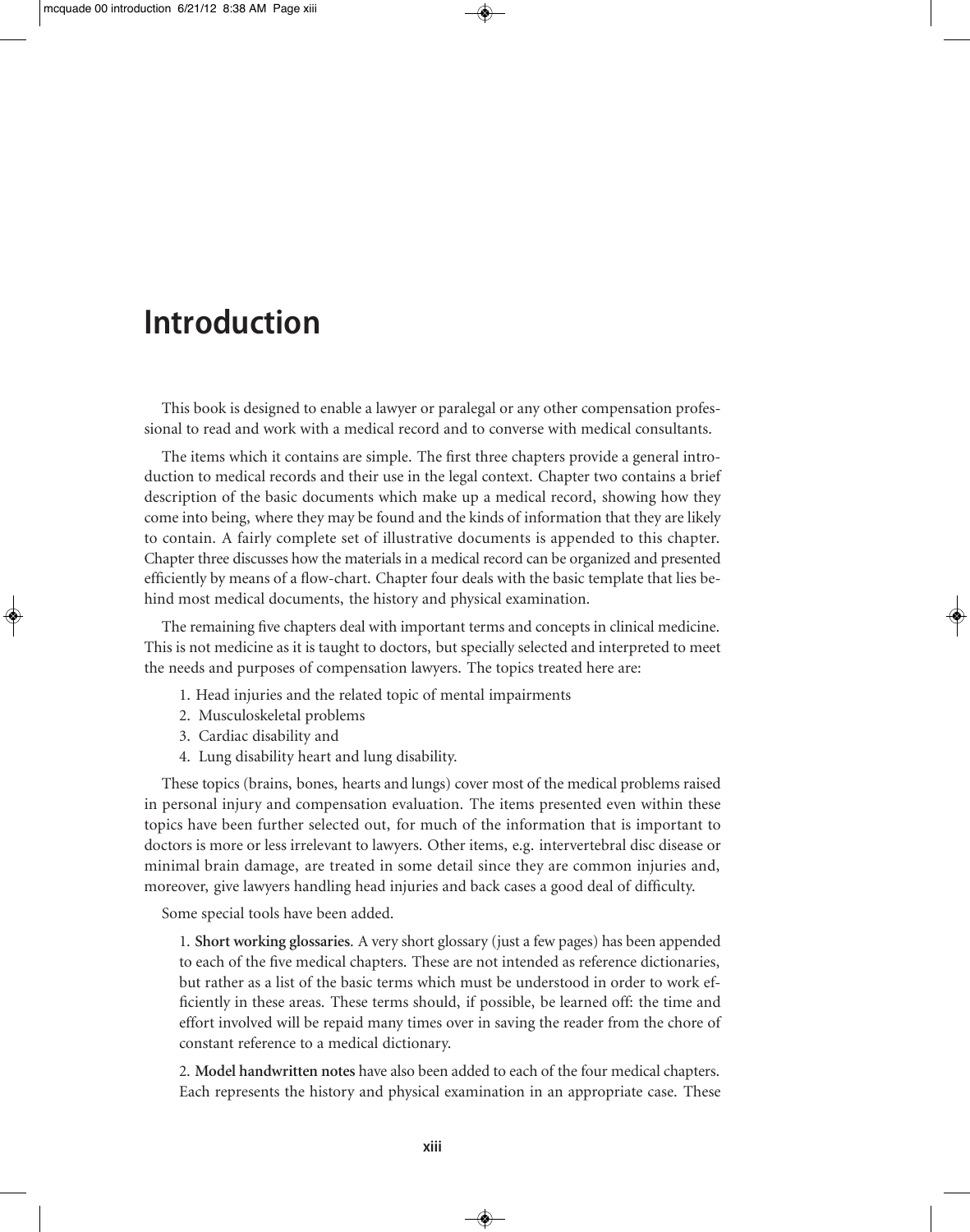are intended to teach the reader the common terms and especially the abbreviations which are used by doctors in handwritten progress notes etc. They are ,of course, accompanied by translations. The use of symbols and especially letter abbreviations (acronyms) is increasing in medicine as elsewhere, and quite large dictionaries of abbreviations can be needed to cover them all. For the most part, however, only a (relative) few are in common use and most of these will be found in these model notes.

 These two items, the model handwritten notes and the short wworking glosssaries, should be studied very seriously. They are the key to handling medical information efficiently. They should be committed to memory in the interests of efficiency and not just treated as reference works. It should very seldom be necessary to go beyond these simple resources.

3. **A short additional glossary of abbreviations and symbols** has also been appended to the book. This is taken from the list of officially recognized acronyms published by a small hospital. It was compiled by a very intelligent nurse and is , I think, superior to the published lists of many large referral hospitals. The reader should become as familiar as possible with this list, but it is a short reference work not intended to be memorized in advance.

4. **Illustrative drawings**. More than eighty computer drawn illustrations and diagrams have been provided on the principle that one picture is worth a thousand words. These have been interpolated into the medical chapters at appropriate points in the text for the convenience of the reader.

This book is the fruit of more than two decades of experience in teaching law students, lawyers, and paralegals how to read and work with medical records. This experience is the foundation of my belief that a considerable degree of competence in this area is well within the ability of any one who wishes to acquire it. This book is particularly designed for the young lawyer or legal assistant who is just beginning to do personal injury or disability work. It is short and (I hope) clear and readable, but it contains more than enough information for most legal purposes. A lawyer does not have to know how to diagnose and treat diseases, only to evaluate them for compensation purposes. Fortunately this does not require a vast amount of medical learning. Indeed all that is needed, at least in the initial reading of a medical record, is to be sufficiently familiar with basic terms and concepts to form some idea of what was happening in the case. Detailed and more accurate understanding can be supplied later by further reading and discussion with medical consultants. The latter is extremely important. To be able to communicate meaningfully and efficiently with doctors and other medical personnel is indeed the basic prerequisite for anyone working in the compensation area. Ignorance of basic terms and notions on the part of the lawyer leads to long and frustrating conferences, with prolonged explanations by the doctor which are as often as not misunderstood by the lawyer. The very basic level of familiarity with things medical which is contained in these pages is more than is ordinarily required to facilitate useful communication between the two professions.

One last point. There is more information in this little book than is absolutely required for an elementary course in medical records. For instance, I do not normally in my course deal with the autonomic nerves, or with eye ear nose and throat matters. But, as I say to my law students, don't throw the book away or leave it to gather dust on your bookshelves.